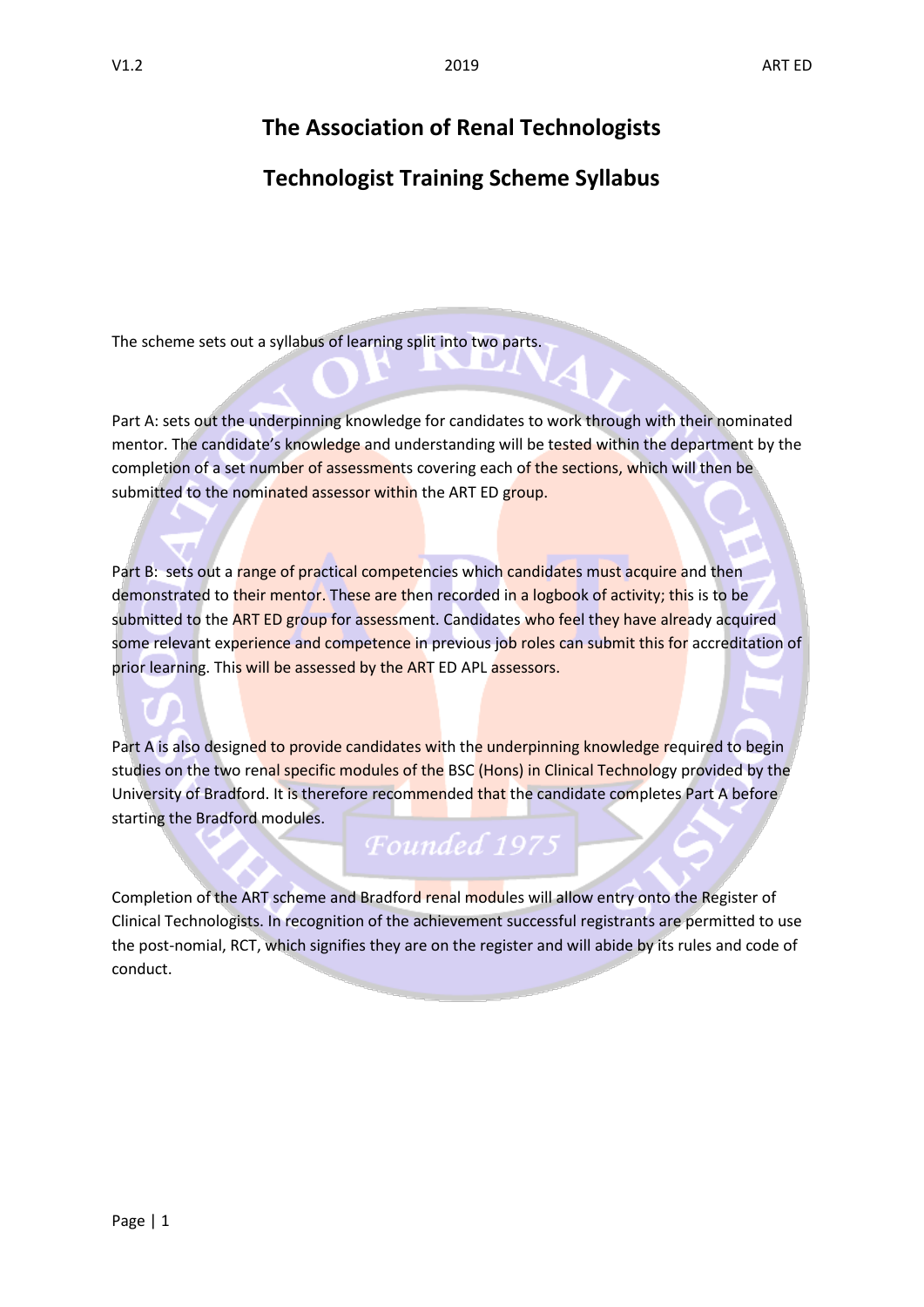Part A: Introduction to the Clinical and Technical Role of the Renal Technologist

The aim of this section is to develop an overview and an appreciation of the job role of a renal technologist and of the clinical environment they work in. This requires an understanding of the objectives and methods of renal replacement therapy, the clinical and technological aspects involved in providing it and quality systems required to manage it

Ю.

The initial aim is to embed the basic principles which will enable a trainee technologist to then progress to a level where they can work safely within the renal environment. So focus initially is on basic principles and functions rather than in-depth theory, emphasising the key knowledge and understanding required to work safely within the job role. Theory can then be developed further either "in house" or through formal academic modules.

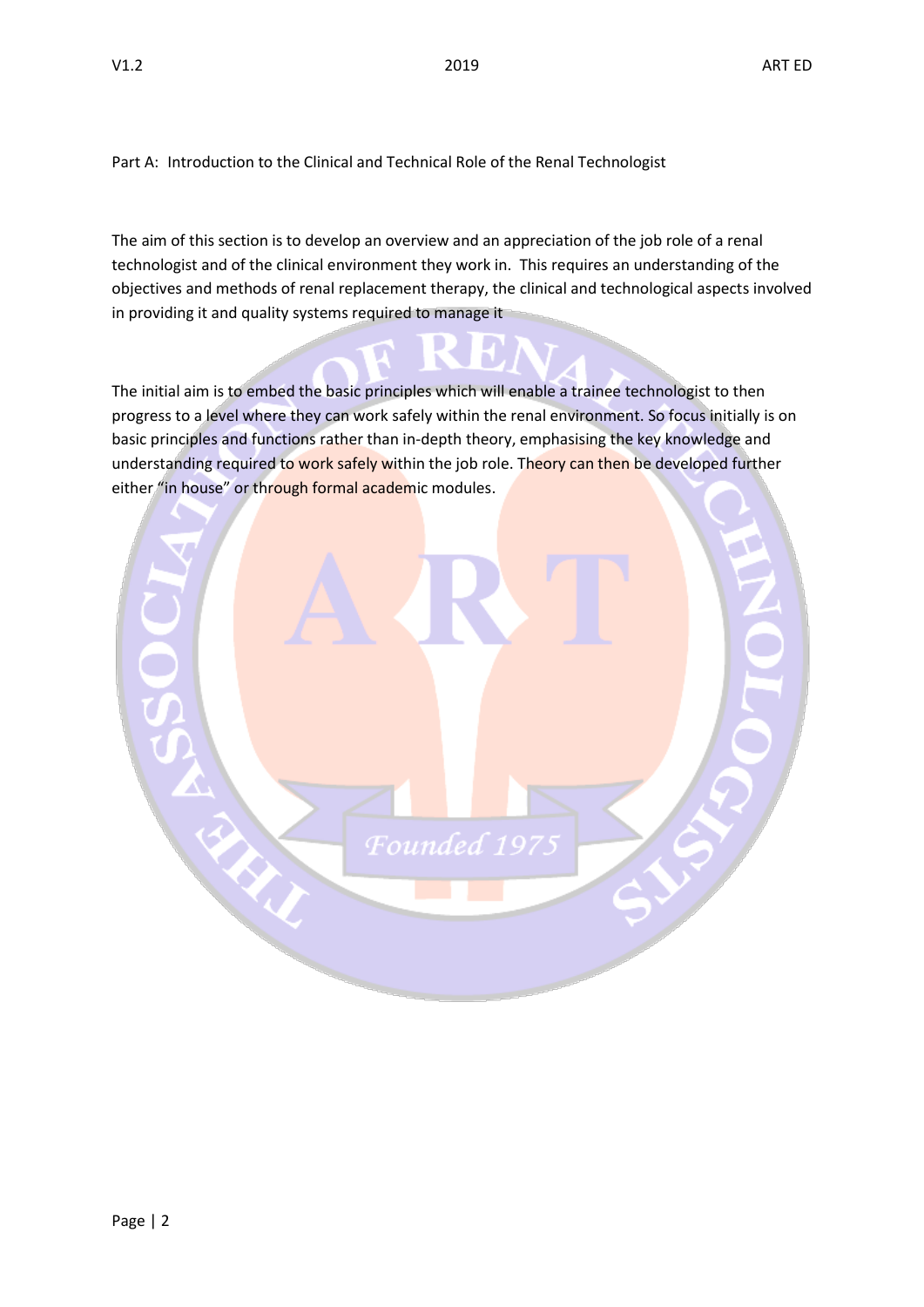# Section 1

This introduces the objectives of renal replacement therapy and the basic principles of the current therapies.

Section 2

This section is concerned with the methods employed to safely transport an adequate supply of blood from the patient, through the dialyser and then back to the patient. This includes the formation of the access site. It introduces the trainee to the complications and the risks involved in passing blood through artificial materials, as well an introduction to the performance characteristics of the dialyser.

# Section 3

This section deals with water quality. It discusses the requirements for the incoming water quality (for which reliance is placed on the supplier). It highlights the variance in regional water quality and also covers governance issues, quality control and maintenance. Risks introduced by maintenance are highlighted, as well as contingency plans for plant failures. It also covers the basic functions of the components of a renal water plant.

**Section 4** 

Section four introduces the key concepts of asset management and the particular requirements for medical equipment.

**Section 5** 

Section five introduces the legislation, standards and guidance that have relevance to a renal technical department. (As standards and guidance are likely to be superseded in time, they have been grouped in the same section of the syllabus to enable them to be reviewed more conveniently. However they are best assessed individually in the context of their relevant applications)

Section 6

This section deals specifically with electrical safety. It covers a general awareness of how guidance and legislation are related, the different classifications of medical equipment and then develops an understanding of the particular test types and their application in routine and post repair testing.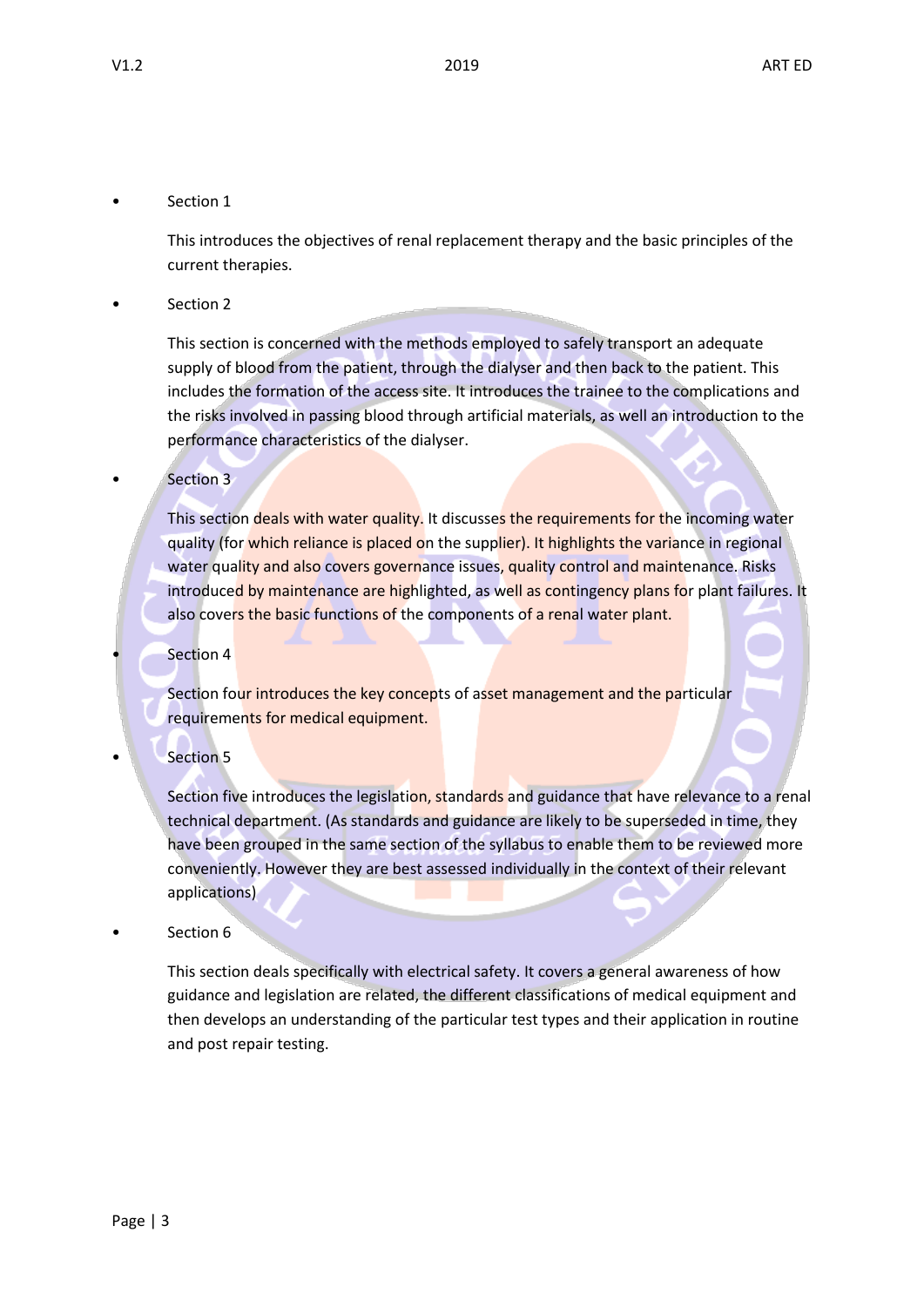# • Section 7

This covers the professional standards required of a Renal Technologists whilst performing their job roles.

# Section 8

This section introduces units of measurement used in water quality testing and renal technology. Some units are covered purely as a prerequisite for further academic study.

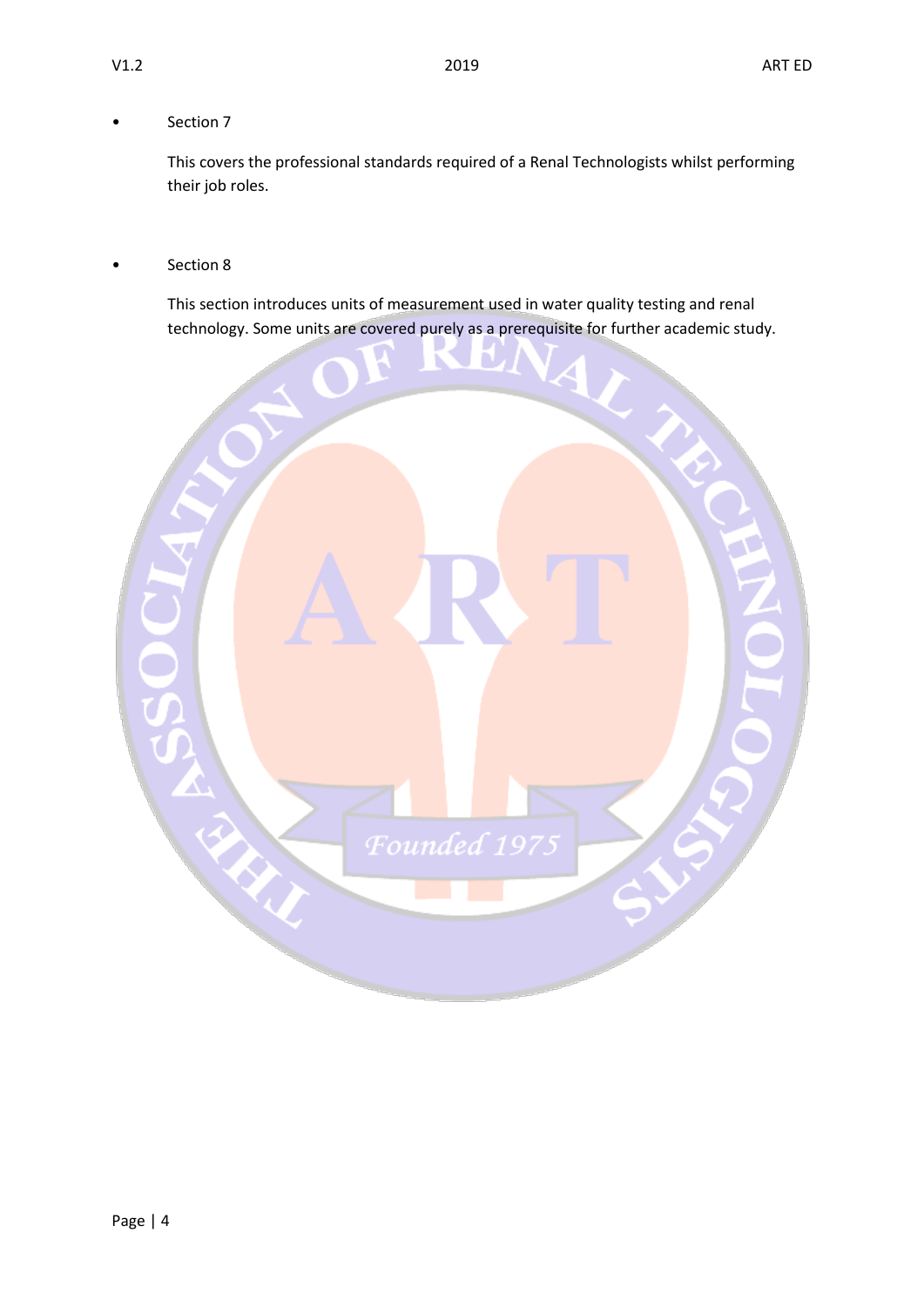#### **Part A:**

1 Introduction to haemodialysis

#### **1.1 Basic Renal Anatomy and Function**

Aim: To understand the basic objectives of renal replacement therapy

#### **Underpinning knowledge**

Recall that the PH scale ranges from 0 to 14 and measures the acidity (0-7) or alkalinity (>7-14) of a solution due to the number of free Hydrogen ions it contains.

٠

- Recall that 7 on the scale indicates a neutral PH
- Recall that the normal PH range in blood is between 7.35 and 7.45.
- Recall that acids are molecules that will donate hydrogen Ions into a solution if conditions are suitable
- Recall that bases are molecules that will accept hydrogen Ions from a solution if conditions are suitable
- Recall that Acids and Bases can therefore control the PH of a solution.
- 1.1.1 Recall the following anatomical components and identify their location in the human body.

Founded 19

- **Kidney**
- **Bladder**
- **Ureter**
- **Urethra**
- 1.1.2 Recall the following basic functions of the kidney
- 1. Filtration of water and toxins from the blood
- 2. Control of electrolyte level in the blood (sodium in particular).
- 3. Production of bicarbonate to neutralise the acidic by-products of metabolism
- 4. Production of EPO to stimulate the production of red blood cells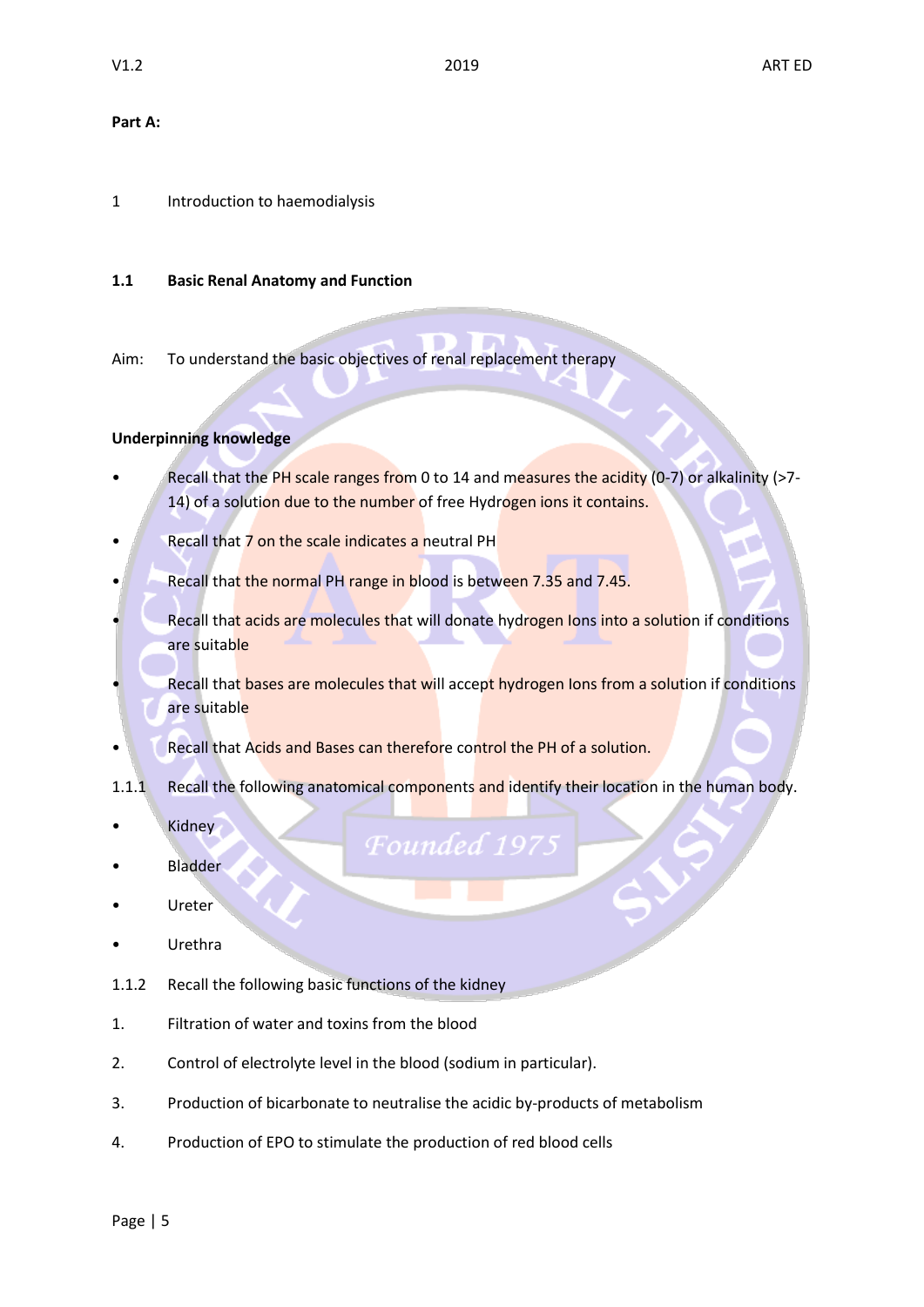- 1.1.3. Recall that the objective of dialysis is to replicate the first three renal functions stated above.
- 1.1.4. Recall that the body's metabolism produces acidic waste products.
- 1.1.5. Recall that the bicarbonate buffering system controlled by the lungs and the kidneys is physiologically the most important buffering system to control PH in the body.

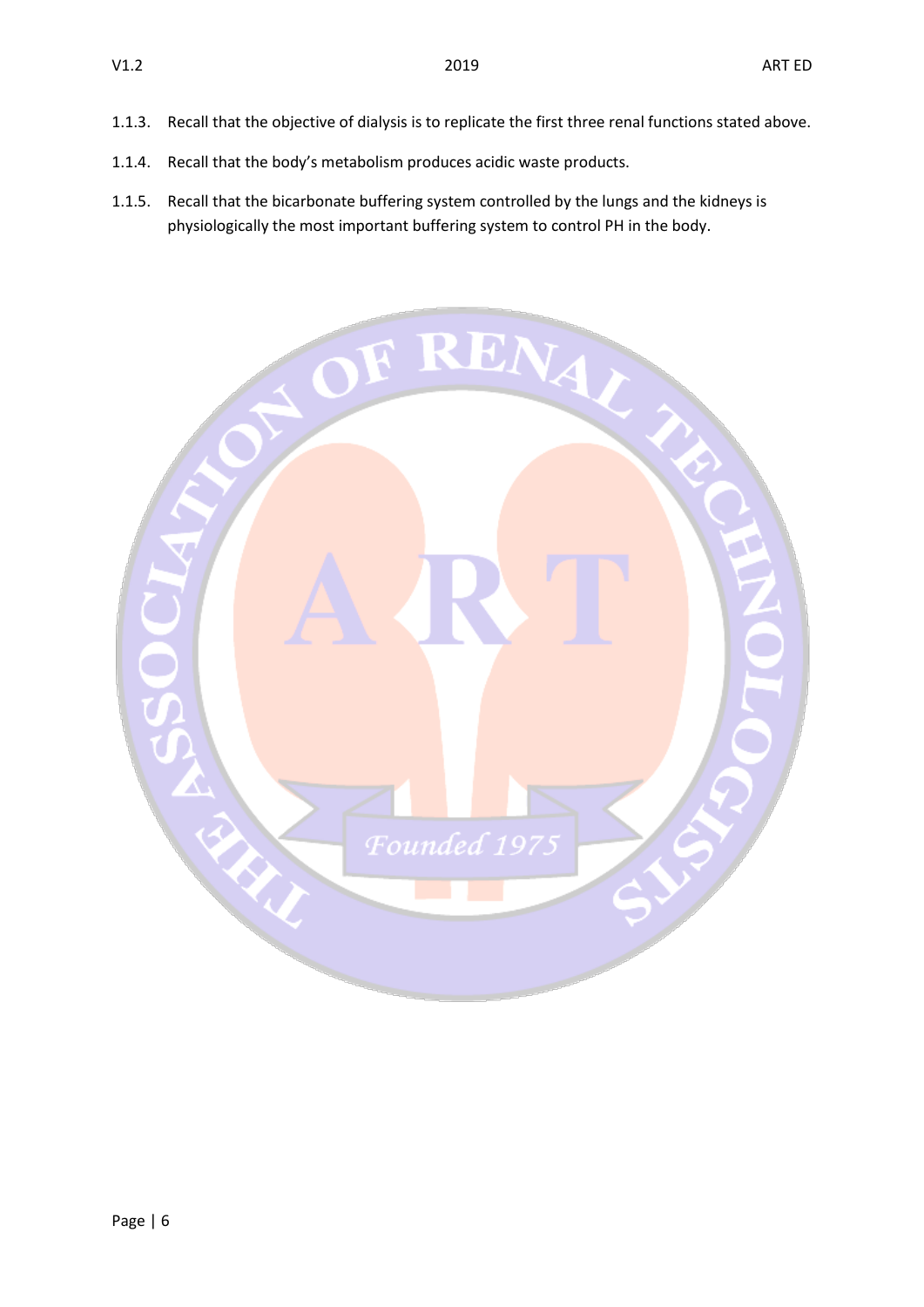### **1.2 Basic Principles of Dialysis.**

- Aim: To understand the basic principles of renal replacement therapy and physiological factors that limit fluid and solute removal rates.
- 1.2.1 Describe the basic principle of haemodialysis in terms of diffusion of solutes and ultrafiltration of fluid from the blood across a semi-permeable membrane (to replicate functions 1 and 2 of section 1.1.2).
- 1.2.2 Describe the roles of TMP and high flux membranes in fluid removal.
- 1.2.3 Recall that bicarbonate in the dialysis solution will neutralise the acidic by-products of metabolism.
- 1.2.4 Recall that alternative buffers such as acetate and lactate can be metabolised by the body to produce bicarbonate
- 1.2.5. Recall that historically bicarbonate solutions were difficult to implement, but now that these issues have been resolved, acetate is very rarely used due to biocompatibility issues especially in PD where it has been established that it damages the peritoneum.
- 1.2.6 Recall that in peritoneal dialysis the peritoneal membrane itself is utilised as the semipermeable membrane
- 1.2.7 Describe how fluid removal is achieved in PD by osmosis
- 1.2.8 Recall that trying to achieve excessive fluid and solute removal rates can have adverse physiological effects on the patient.
- 1.2.9 Recall that while there are a range of common settings among the dialysis community some patients may be more sensitive to these factors and require more specific settings
- 1.2.10 Recall that dialysis machines can provide profiling where the rate of fluid and solute removal can vary in a pre-programmed way throughout the treatment.
- 1.2.11 Recall that the rate of solute and fluid removal from the body is ultimately limited by the rate at which the body transfers them from the "body compartments" into the blood stream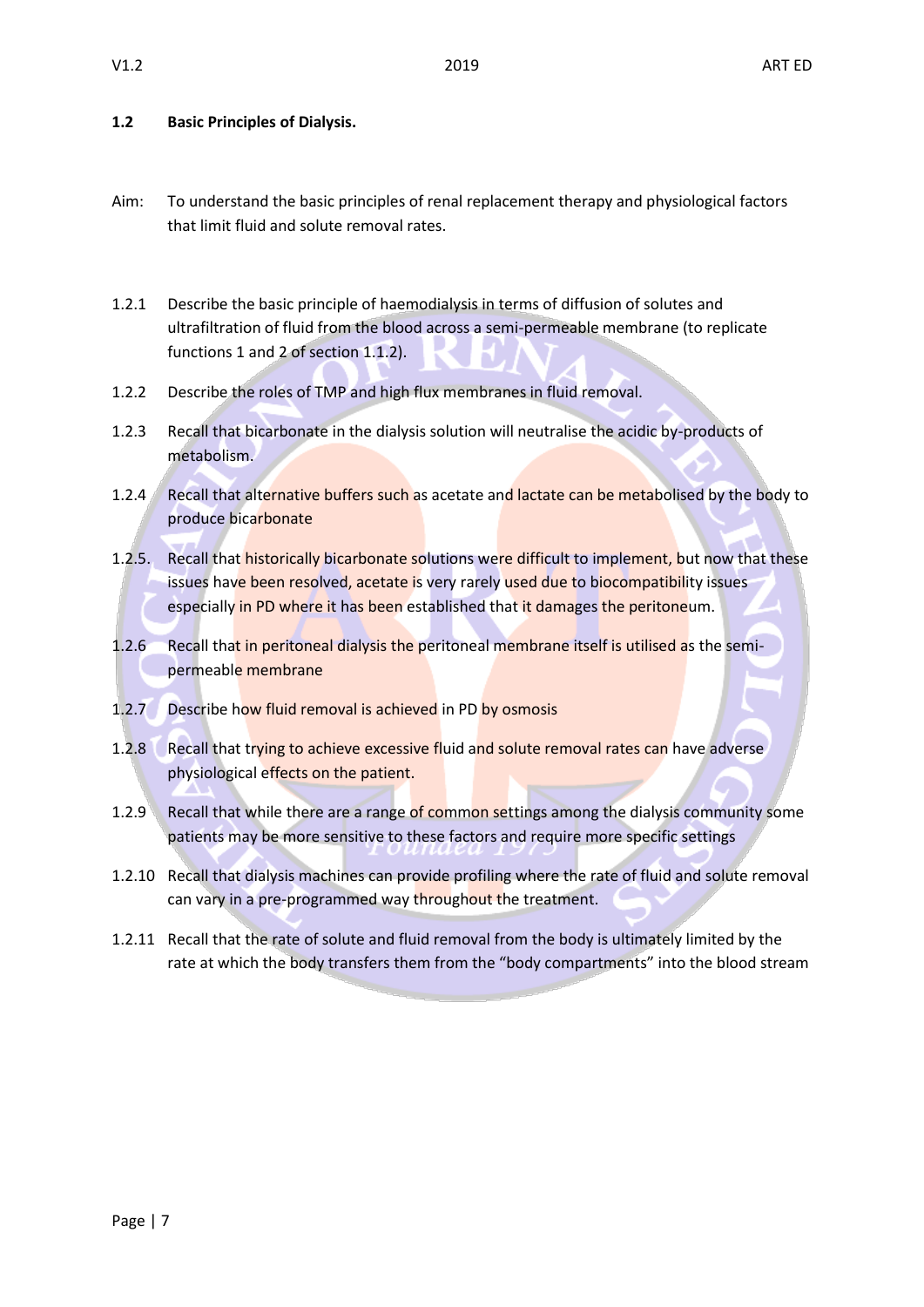#### **2 Extracorporeal Blood Transport**

#### **2.1 Vascular Access**

**Aim**: To understand the requirement for adequate blood flow for renal replacement therapy, the methods employed to achieve this, the potential problem with recirculation in the vascular access site and how recirculation can be assessed.

a.

- 2.1.1 Recall that adequate blood flow rates are one of the most important factors in achieving adequate dialysis.
- 2.1.2 Recall that 300ml/min is a typical value but that actual blood flow rates must be determined by a clinician and that one important consideration is to maintain the integrity of the vascular access site.
- 2.1.3 Recall that the two broad categories of vascular access are called percutaneous access and arteriovenous fistulas and grafts.
- 2.1.4 Recall that percutaneous access involves the insertion of a catheter via a major vein.
- 2.1.5 Recall that typically these catheters access the blood flow near the right atrium or in the femoral vein.
- 2.1.6. Explain how the introduction of a central venous catheter near the right atrium introduces an increased risk from electrical leakage currents.
- 2.1.7. Recall that an arteriovenous fistula is formed surgically by connecting an artery to a vein
- 2.1.8. Recall that the connection of two blood vessels as described in 2.1.7 is called an anastomosis.
- 2.1.9. Recall that subjecting the vein to arterial pressure expands the vessel to form a vascular access point that can produce adequate blood flow for dialysis.
- 2.1.10 Recall that for patients who do not have adequate blood vessels the connection between the artery and vein can be made with an artificial tube such as Gortex. In this case it is referred to as an arteriovenous graft.
- 2.1.11 Describe recirculation as being when a fraction of the treated blood returning from venous line of the extracorporeal circuit is drawn directly back out to into the arterial line at the fistula. This means that less than 100% of the blood "cleaned" by the dialyser is passing back through the patient and contributing to the transport of solutes and fluid from the patient.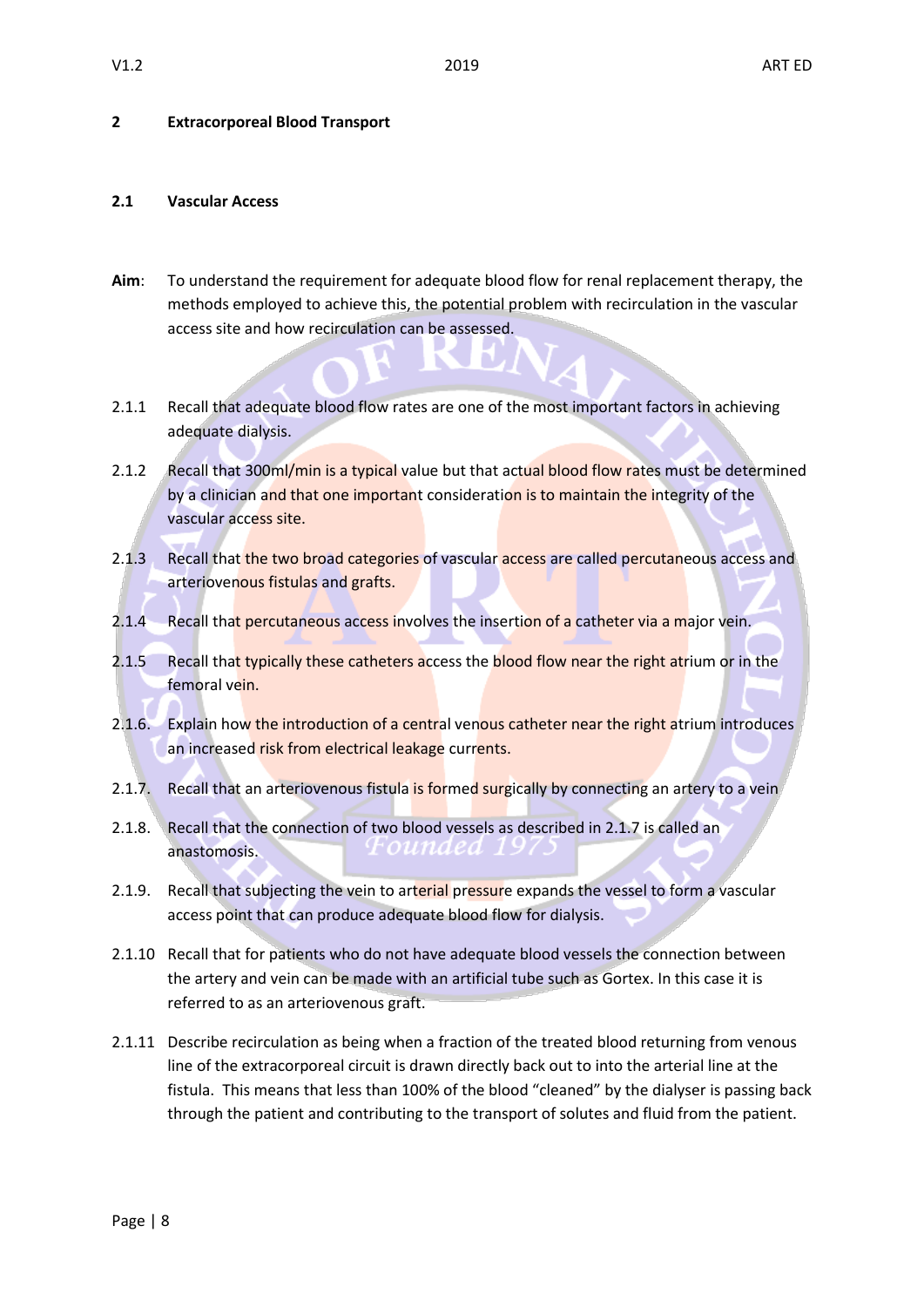- 2.1.12 Recall that recirculation reduces the efficiency of dialysis because only the fraction of the blood that has passed through the patient's circulatory system will continually transport toxins and fluids to the dialyser.
- 2.1.13 State an example of a piece of equipment designed to determine recirculation and describe its principle of operation.
- 2.2 The extracorporeal circuit
- **Aim:** To know the components of the extracorporeal circuit and how they interface with the vascular access site. To understand the complications of circulating blood though artificial materials and the measures available to reduce these complications. To know the dialyser key performance parameters.

EN

- 2.2.1 Recall that a basic extracorporeal circuit consists of a set of blood lines, a dialyser and a giving set.
- 2.2.2 Recall that chemicals used in manufacture and sterilisation methods can present biocompatibility issues for patients and that some patients have a greater reaction to the same agents.
- 2.2.3 Recall that the blood will naturally react with the materials in the extracorporeal circuit to clot and that anticoagulants therefore must be introduced into the patient's blood.
- 2.2.4. State two commonly used anti-coagulants and the methods of application.
- 2.2.5. Recall that as well as removing air, priming the blood circuit with saline can flush out some chemical residues and also tiny shards of debris produced in the manufacturing process.
- 2.2.6 Recall that sharp edges in the extracorporeal circuit and kinks in the blood tubing etc. can damage blood cells as the blood travels round the circuit.
- 2.2.7 Recall that vascular access in a fistula or graft is achieved by placing needles into the fistula/graft. Ideally one needle will provide output flow to the extracorporeal circuit and another will provide the return flow. However the vascular access site in some patient's cannot accommodate two needles and so a single needle must be used for both flow out and return.
- 2.2.8 State the key parameters that determine the performance of a dialyser.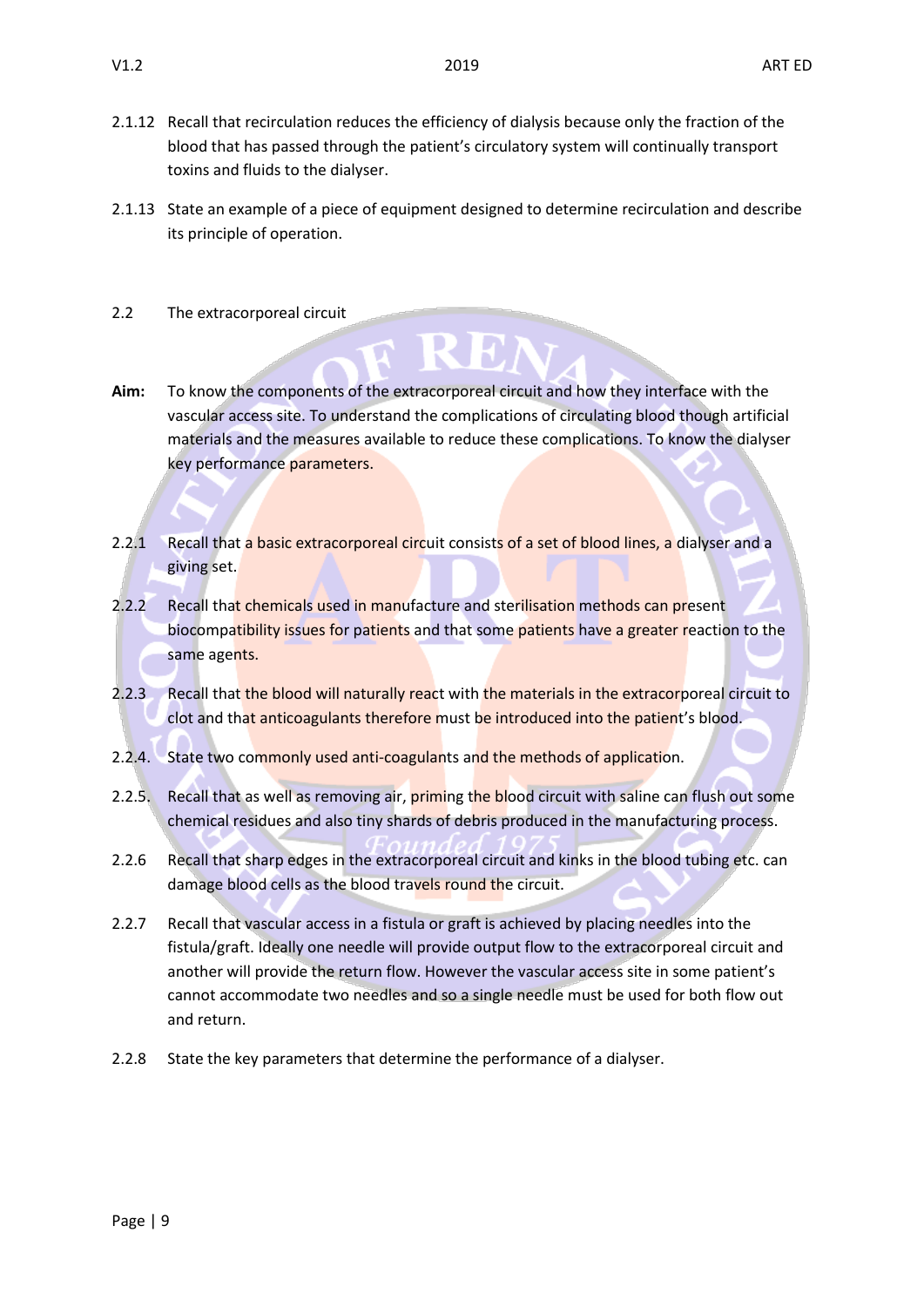# **2.3 Basic function of the Blood Monitor (BM)**

- **Aim:** To familiarise the technician with the extracorporeal circuit and the functions of the BM, in order to diagnose problems with the blood circuit and vascular access site, as well as being able to recommend treatment parameter changes to achieve the optimum dialysis under compromised conditions.
- 2.3.1 Explain how a BM controls the circulation of blood in the following modes
- Single pump double needle
- Double pump single needle

Specifically mention

- How it controls the blood flow rate
- How it measures the blood flow rate
- What pressures it monitors
- What safety features it incorporates i.e. alarms etc. and automatic actions by the BM in certain alarms conditions to safeguard the patient. Highlight the risks to fistulas/grafts due to the pressures the BM can generate
- 2.3.2 Demonstrate the competence to line and prime a dialysis machine and describe the procedure for the following configurations.
- Single pump double needle
- Double pump single needle
- HDF.
- 2.3.3 Observe and describe a patient being put on dialysis by a nurse for each of the modes in 2.3.1 from needle insertion to commencement of treatment
- 2.3.4 Observe and describe a patient being taken off dialysis by a nurse from wash back to removal of needles.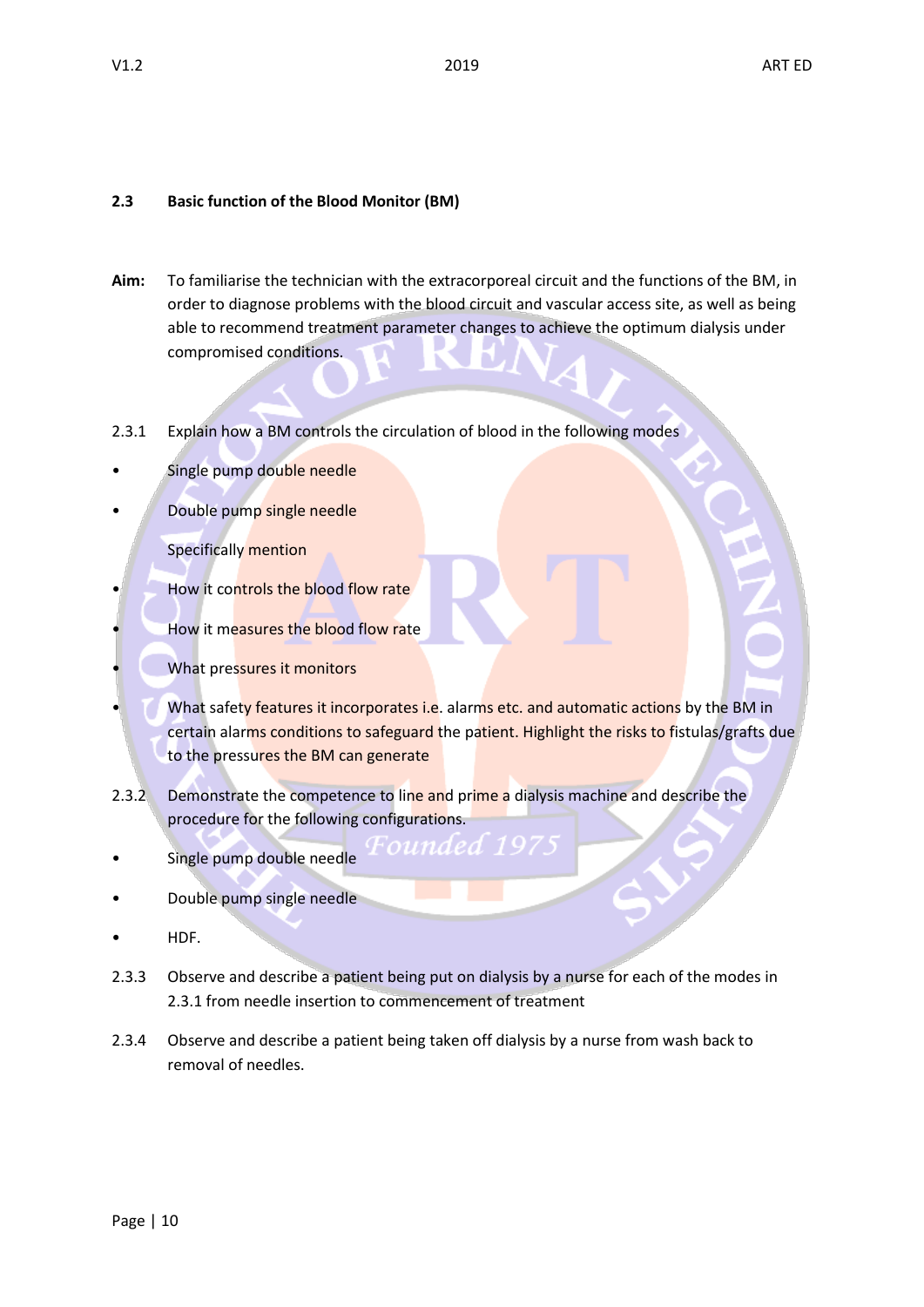#### **3. Water quality**

#### **3.1 Introduction to water quality**

- **Aim:** To develop an understanding of how renal water quality is achieved by further processing of water that already meets DWI standards for human consumption. To highlight the use of chlorine in drinking water and understand why it needs to be removed from renal water supplies. To develop awareness of the relevant staff involved in the assurance of general water quality and of renal water quality within the technicians own organisation.
- 3.1.1 Recall that different geographical sites may differ in water quality and therefore new units and home patient installations require an assessment when planning installations for dialysis.
- 3.1.2 Recall that the water supply to a renal water plant must comply with the DWI standards for water intended for human consumption.
- 3.1.3 Recall that testing regimes for compliance for renal water quality standards do not give complete validation of the water quality. This is also reliant on the water supplier assuring compliance with 3.1.2 above.
- 3.1.4 Recall the importance of assessing the level of quality assurance offered by water suppliers to meet 3.1.2 particularly in consideration of smaller private companies and local borehole supplies etc.
- 3.1.5 Recall that chlorine is a common agent introduced into drinking water supplies to control the microbiological levels.

Recall that chlorine in water fed to an RO Unit can damage the RO membrane

Recall that chlorine present in the dialysis water can damage a patients blood cells

- 3.1.6 Identify the member of staff who has ultimate responsibility for the provision of renal water quality at your own location.
- 3.1.7 Identify other staff members who are involved in the quality assurance, specifying their role.
- 3.1.8 Identify the key members of the Water Safety Group at your Trust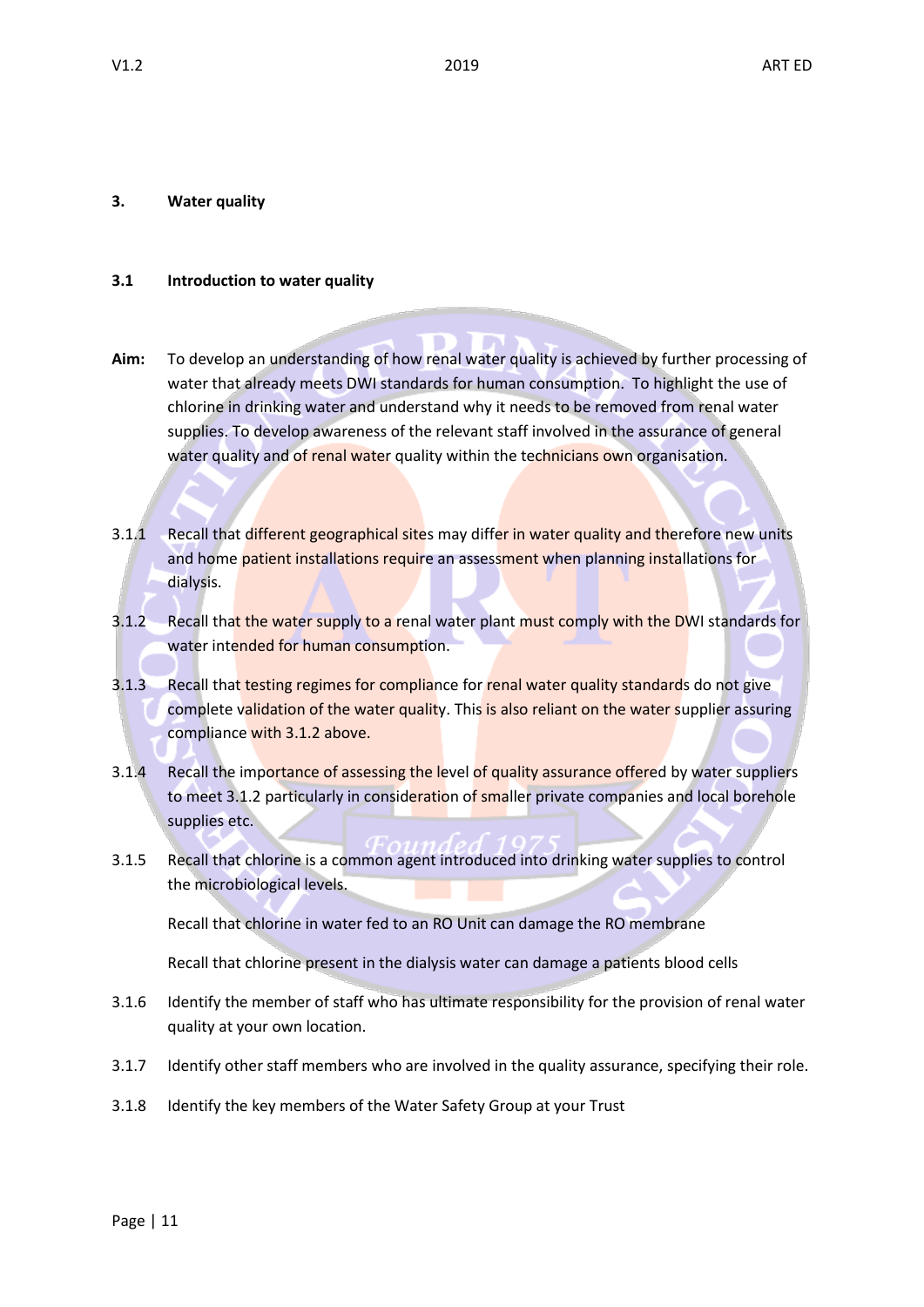#### **3.2 Water Plant Equipment**

- Aim: To be able to identify and state the basic functions of the main components in a renal water plant system.
- 3.2.1 Recall that the break tank provides compliance with the requirement to isolate the renal plant from the mains supply and provides a reservoir capacity that can maintain the renal water supply during short interruptions of the mains water supply.
- 3.2.2 Recall that a booster pump produces the required water pressure from the tank supply.
- 3.2.3 Recall that the water softener is a vessel filled with resin beads which remove calcium and magnesium molecules from the water supply by exchanging them for sodium molecules.
- 3.2.4 Recall that the softener resin will be exhausted after a time period that depends on the capacity of the vessel and the flow rate of water through it and its hardness.
- 3.2.5 Recall that the resin can be regenerated with a brine solution.
- 3.2.6 Describe the stages in the operating cycles of a dual vessel softener, from vessel one being initially in use to the time it goes back into use again.
- 3.2.7 Recall that chlorine removal is achieved by passing the water through a vessel containing activated carbon.
- 3.2.8 Recall that the carbon is capable of removing other toxins in the water supply.
- 3.2.9 Describe the operating cycle of a carbon vessel. <sup>1</sup> Q
- 3.2.10 State the filtration stages in the water treatment plant including the RO membranes
- 3.2.11 State what is meant by the permeate or product water
- 3.2.12 State what is meant by the concentrate or reject water
- 3.2.13 Evaluate the use of permeate conductivity measurement as an indication of water quality.

#### **3.3 Water Plant Maintenance**

**Aim:** To develop an appreciation of the risks to the user from repairs and maintenance of renal water plant and also the risks that can arise from maintenance on the general water supply

Page | 12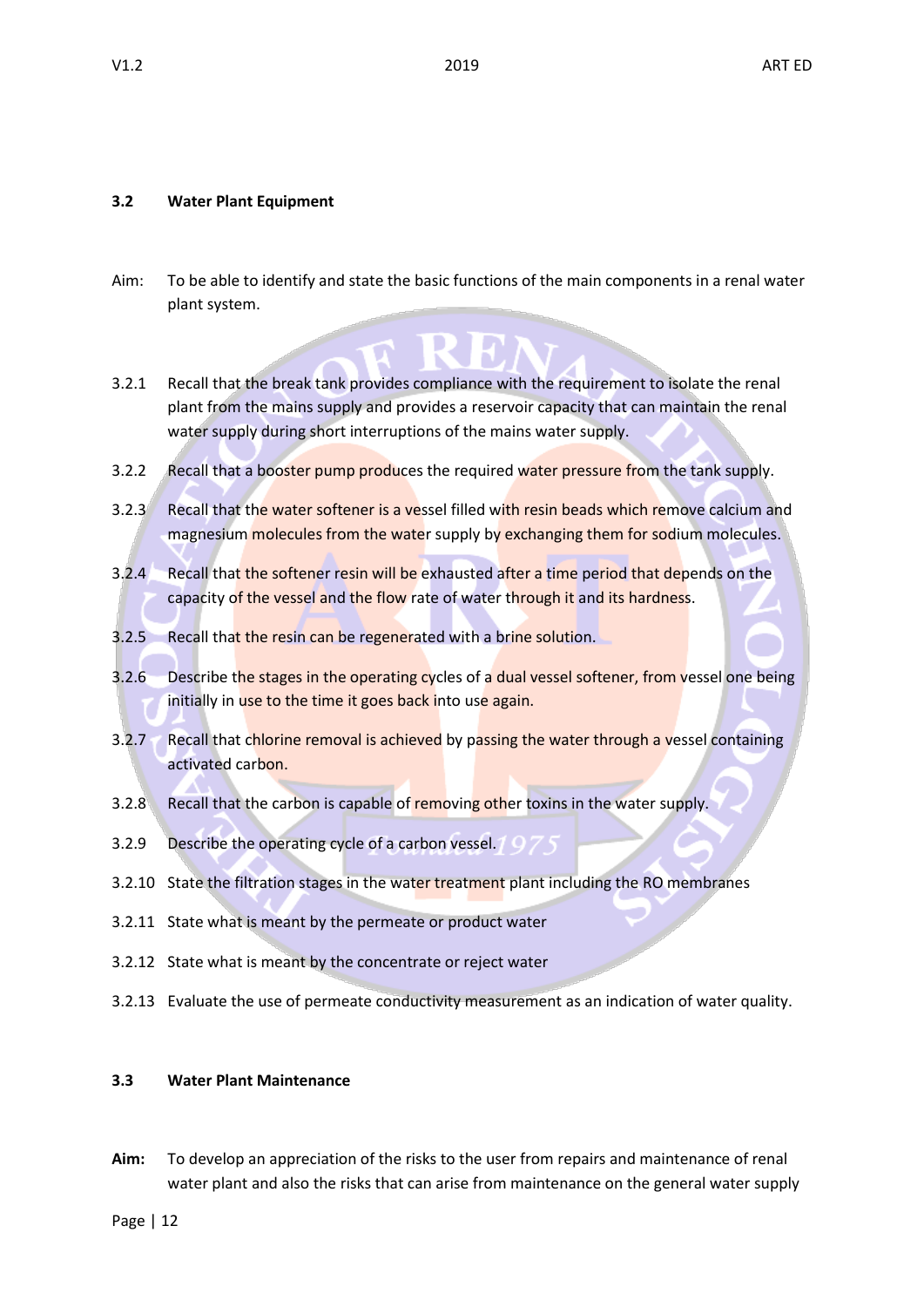to the site. To highlight the need to assess risks that may threaten continuation of the supply and the need to prepare remedial strategies. To develop the competence to safely carry out chemical disinfection procedures.

- 3.3.1 Recall that maintenance on the general water distribution system that may be deemed safe to conduct "live" on the drinking water supply may not be safe to carry out on a system supplying a renal water plant.
- 3.3.2 Recall that some procedures that may be applied to water distribution systems can compromise components of a renal water plant.
- 3.3.3 Recall the importance of communication between the authorised persons responsible for managing the general water system maintenance, the nurse manager and senior technician of the renal unit.
- 3.3.4 Understand that in normal circumstances any work that breaks into the water pathway on the "clean side" of the RO membrane should be followed by disinfection before the system is next used for dialysis.
- 3.3.5. Recall that if there is urgent need for continued dialysis following emergency work, then the risk must be assessed within the multidisciplinary team (taking into consideration factors such as the extent to which the clean side of the system has been exposed and what other protective measures are in place e.g. endotoxin filters).
- 3.3.5 Carry out a risk assessment to consider the implications of both discontinuation of treatment or continued treatment on a ring that has had a minor leak repaired at the beginning of the first of three shifts at a twenty station dialysis unit.
- 3.3.6 Produce a risk assessment to determine possible controls for the following failures on a renal water plant system and consider the impact of operating with these control measures in place.
- Failure of a single stage of a double stage RO
- Blockage of carbon vessel/valve
- Chlorine level too high after carbon vessel
- Blockage or of one vessel of a duplex water softener
- Failure of one pressure booster pump in a system that employs two parallel pumps with automatic changeover.
- Failure of water feed to break tank.
- 3.3.7 Produce a risk assessment for planning and carrying out a chemical disinfection on a unit out of normal hours.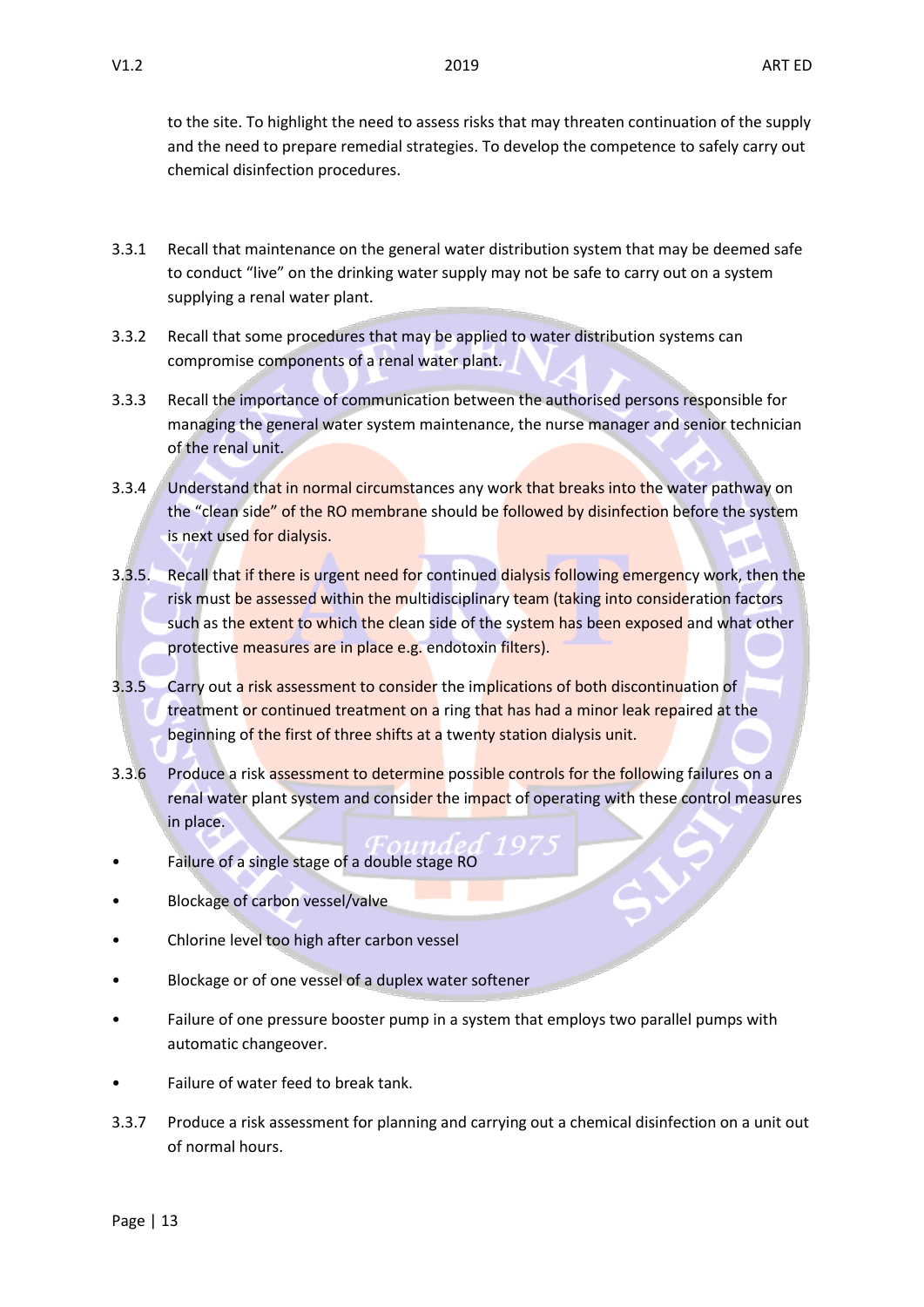3.3.8. Produce a risk assessment for planning and carrying out a chemical disinfection on a renal ward that is in use.

# **3.4 Water quality testing**

- **Aim**: To understand the requirements for water quality testing.
- 3.4.1 Recall the limits set in standards and guidelines for dialysis water for the following, along with the frequency of testing required and reasoning behind this.
- **Chlorine**
- Hardness
- $\overline{\mathbf{r}}$

|                                                  | I VU/MI                                                                      |  |  |
|--------------------------------------------------|------------------------------------------------------------------------------|--|--|
|                                                  | <b>Specifically</b>                                                          |  |  |
|                                                  | Limits for both standard and ultrapure                                       |  |  |
|                                                  | The quality control/validation for each                                      |  |  |
|                                                  | EU/ml                                                                        |  |  |
|                                                  | <b>Specifically</b>                                                          |  |  |
|                                                  | Limits for both standard and ultrapure                                       |  |  |
|                                                  | The quality control/validation for each                                      |  |  |
|                                                  | Chemical limits as per ISO 23500 -1 & 3/(ISO 13959)                          |  |  |
|                                                  | <b>Specifically</b>                                                          |  |  |
|                                                  | Recall the chemicals for which testing is mandatory as specified in table 1  |  |  |
|                                                  | Recall that mandatory testing of the chemicals in table 2 is not required if |  |  |
|                                                  | Using water that can be demonstrated to meet the potable water<br>a)         |  |  |
| requirements of the WHO[41] or local regulations |                                                                              |  |  |
|                                                  | and                                                                          |  |  |
|                                                  | b)<br>Using a reverse osmosis system with a rejection of >90 %               |  |  |

- 3.4.2 Describe a testing regime for monitoring chlorine levels with some redundancy to ensure sampling frequency requirements are always met and that provides the ability to take remedial action before the RO is challenged with levels above the limit specified.
- 3.4.3 Describe a testing regime for a duplex water softener including recording of other important data in addition to the actual hardness.
- 3.4.4 Describe a testing regime to monitor TVC and endotoxin levels in dialysis water.
- 3.4.5 Provide evidence of testing carried out for all of the quantities specified above.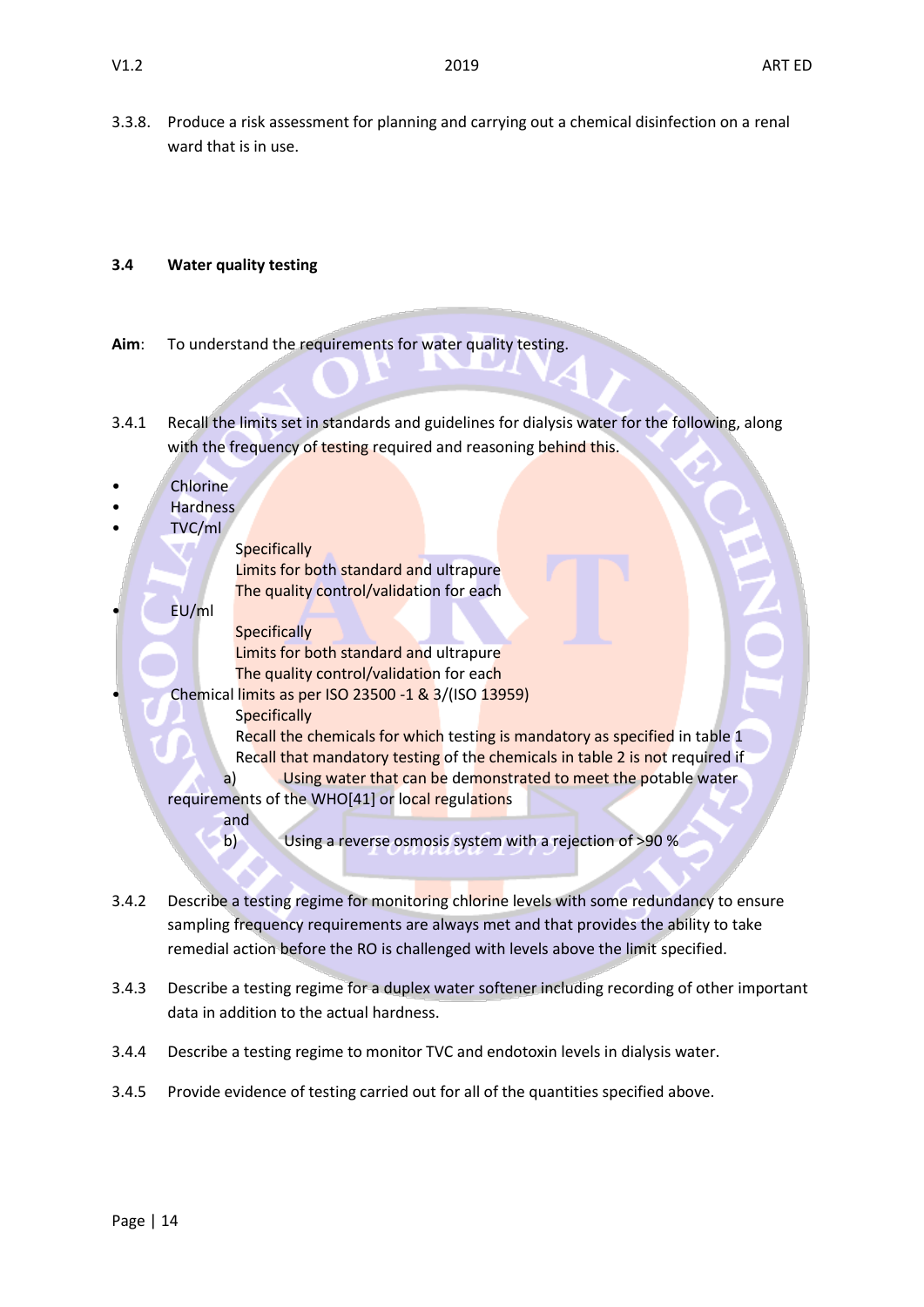### **4 Asset management and quality control**

Aim: To understand the need for asset management and quality control systems, how this can integrate with other information systems in a hospital and in particular for controlling the risks from BBV in the use of dialysis machines.

RENAL

- 4.1 Recall that the trust needs a record of the equipment it owns for both financial management and identification of liabilities.
- 4.2 Recall the following basic information that needs to be provided by an asset management system
- Individual equipment identification
- Equipment ownership
- Equipment location
- Records of work done on the equipment
- Records of parts fitted
- Records of service carried out
- Record of disposal
- 4.3 Recall that data on this system can be used as the basis for a planned equipment replacement program.

Founded

4.4 Recall that additional clinical records may be required to identify particular equipment use on patients. Recall that such records must comply with patient confidentiality and data protection.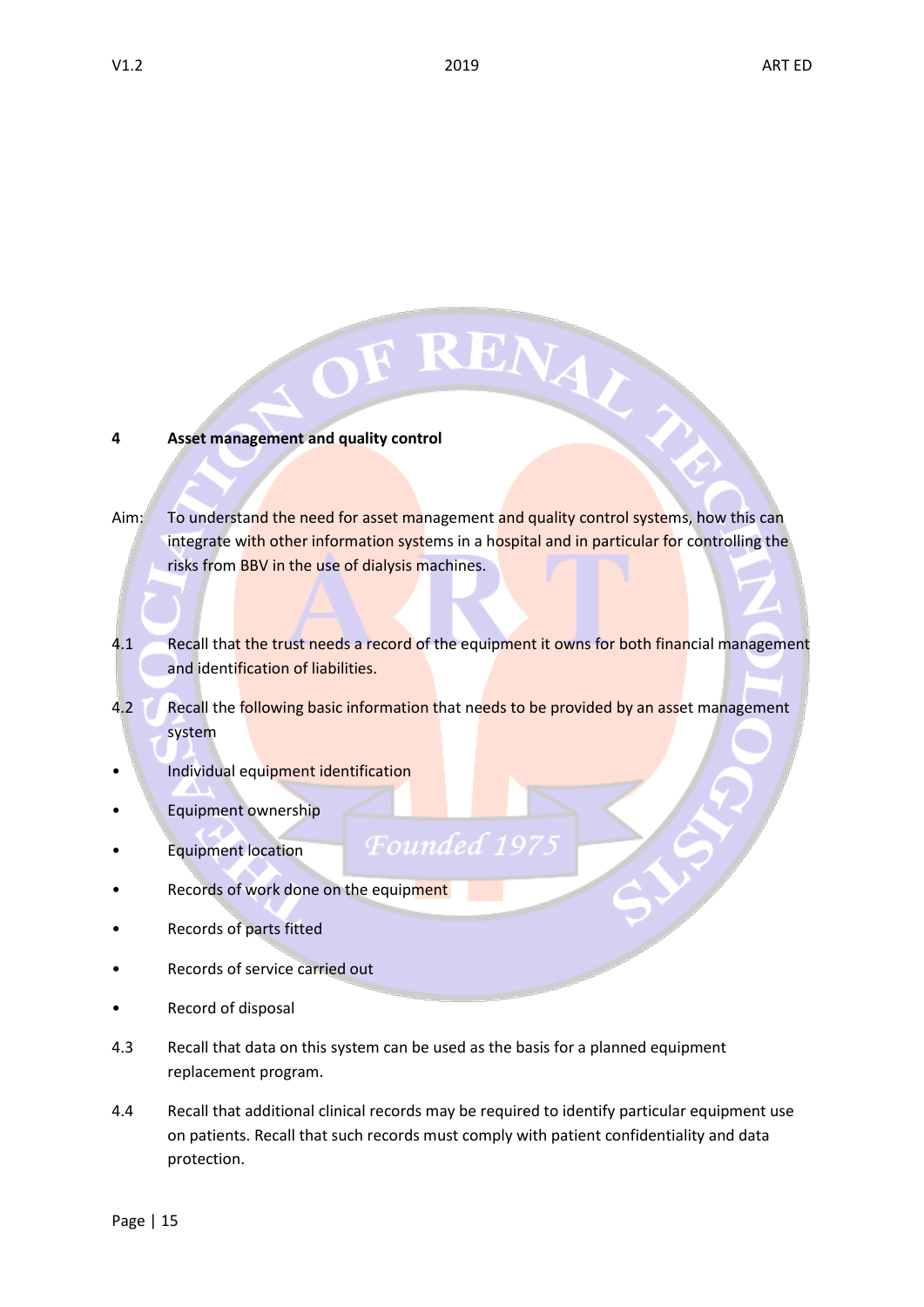- 4.5 Recall that systems must be put in place to control the use of equipment on patients with BBV or at high risk of BBV.
- 4.6 Carry out a risk assessment for the use of equipment on patients with BBV
- 4.7 Explain the BBV policy in place at your own particular unit.
- 4.8 Recall the need for decontamination of all equipment prior to carrying out service or repairs
- 4.9 Describe the decontamination protocols at your own particular unit.
- 4.10 Recall that the main purpose of a quality control system is reliably achieve a defined level of quality in service.
- 4.11 Recall that this will involve defining aspects such as
- **Expected response times**
- Typical repair times
- Tolerances on compliance with service due dates
- Minimum percentages for compliance with targets etc.
- 4.12 Explain the importance of standard operating procedures and document control in achieving consistent quality and ensuring that work done complies with current manufacturer's requirements and department policies.
- 4.13 Explain the importance of attaching PPM and Electrical Safety Test labels to medical equipment.

Founder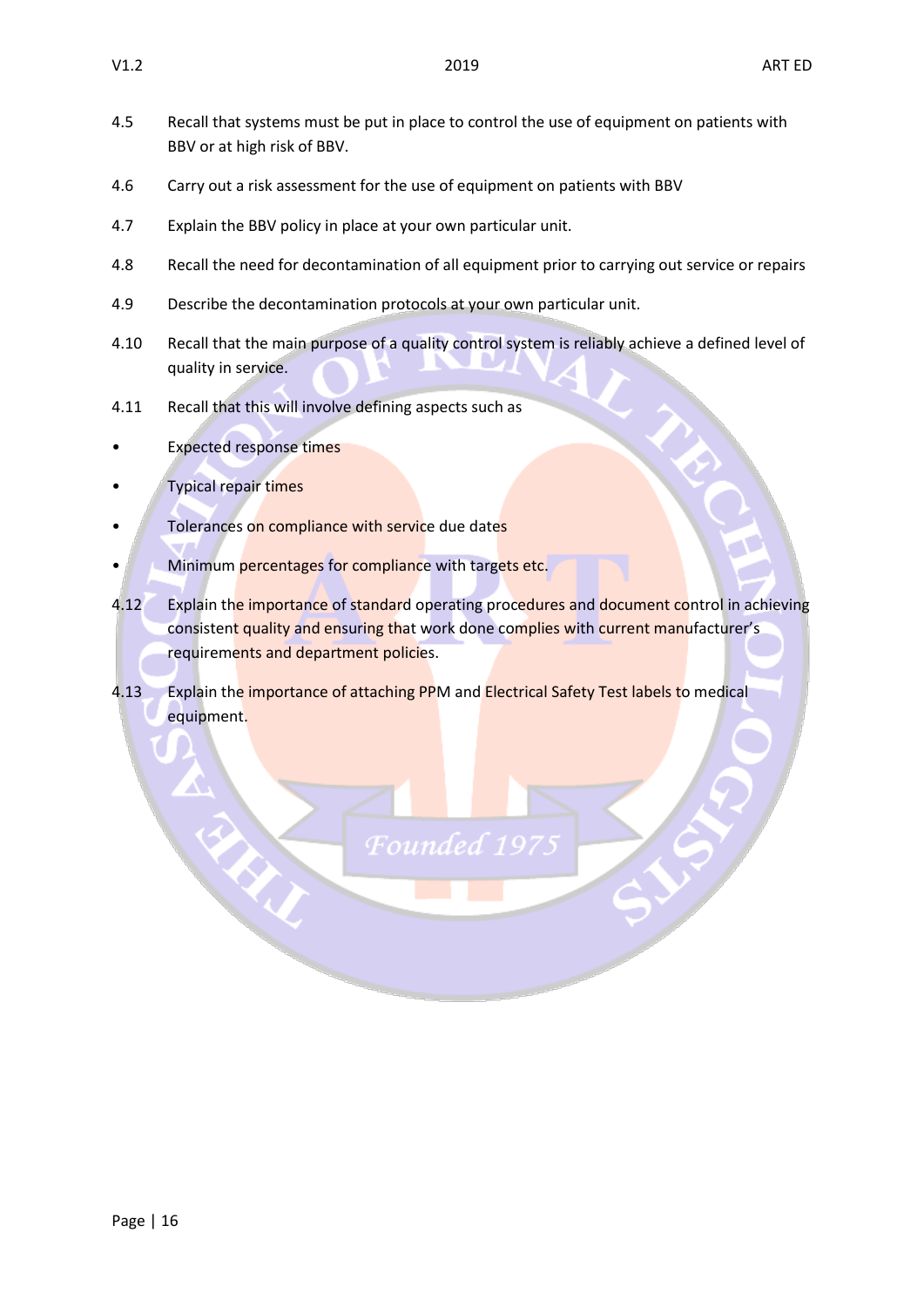# **5. Standards and Guidance**

- **Aim:** To familiarise the Renal Technologist with the standards and guidance that apply to the areas of responsibility within their job role
- 5.1 Electrical Safety

State the purpose of the following and their relevance to a Renal Technical Department

OF RENAY

- 5.1.1 IEC 60601-1
- 5.1.2 IEC 60601-1-11
- 5.1.3 BS EN 60601-2-16 (highlight the relationship between the general requirements of IEC 60601) Founded 197.
- 5.1.4 BS EN 60601-2-39
- 5.1.5 IEC 62353
- 5.1.6 State which section of BS7671 is most relevant to the Renal Technologists and give a brief overview of this section.
- 5.1.7 Describe the measures for patient leakage testing specified in BS EN 60601-2-16
- 5.1.8 Describe the provisions for patients with CVCs specified in BS EN 60601-2-16
- 5.2 Water Quality

Page | 17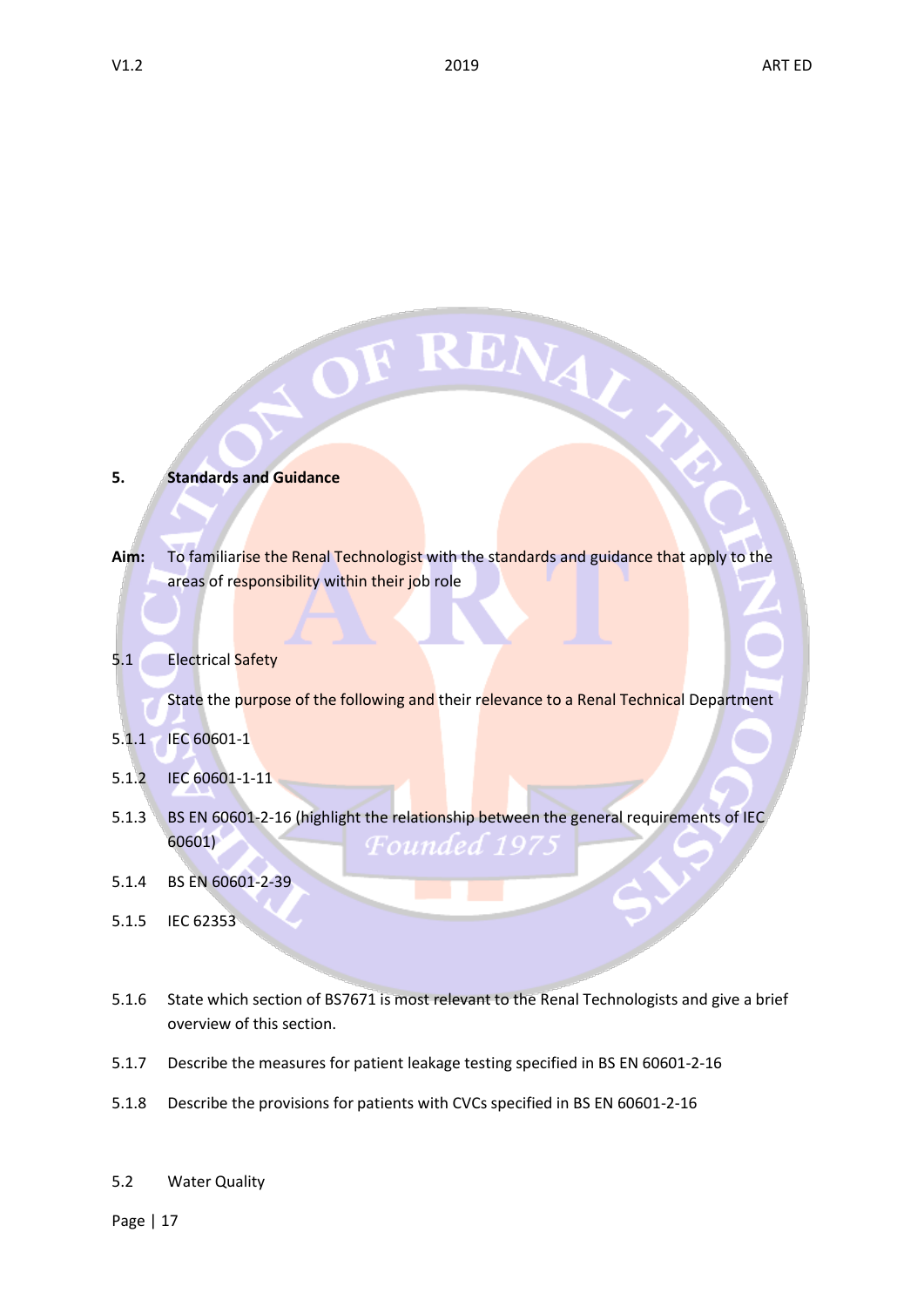5.2.1 Recall that the purpose of BS ISO 23500 is guidance for the preparation and quality management of fluids for haemodialysis and related therapies

5.2.2 Recall that **BS ISO 23500 -1** sets the **general requirements** for parts 2-5

5.2.3 Recall that **BS ISO 23500 -2** sets the standards relating to **water treatment equipment** for haemodialysis applications and related therapies and it replaces **BS ISO 26722**

5.2.4 Recall that **BS ISO 23500 -3** sets the standards related to **water for haemodialysis** and related therapies and it replaces BS **ISO 13959**

5.2.5 Recall that **BS ISO 23500 -4** sets standards related to **concentrates** for haemodialysis and related therapies and it replaces **BS ISO 13958**

5.2.6 Recall that **BS ISO 23500 -5** sets standards related to the quality of **dialysis fluid** for haemodialysis and related therapies and it replaces **BS ISO 11663**.

5.2.7 Recall that the - "The Renal Association and the Association of Renal Technologists Guideline on water treatment systems, dialysis water and dialysis fluid quality for haemodialysis and related therapies" – is a practical guide for renal technical departments which encompass the above ISO standards,

5.2.8 Explain the role of the DWI and give examples of the legislation they provide.

5.2.9 Explain the purpose of the Water Regulations Advisory Scheme

# 5.3 BBV and infection control

- 5.3.1 State the purpose of the Department of Health Good Practice Guidelines for Renal Dialysis/Transplantation Units Prevention and Control of Blood-borne Virus Infection specifically reference the purposes of the material in chapters 3, and 7 - 11
- 5.3.2 State the purpose of the Renal Association- Guidelines Blood Borne Virus Infection by stating which aspects are specifically dealt with in each of the sections.

# 5.4 Equipment management

- 5.4.1 State the purpose of BS EN ISO 13485
- 5.4.2 Give a brief overview of Managing Medical Devices Guidance for healthcare and social Services organisations April 2015 (MHRA) by stating what aspect each of the chapters deals with in relation to equipment management.
- 5.5 Building Design

Page | 18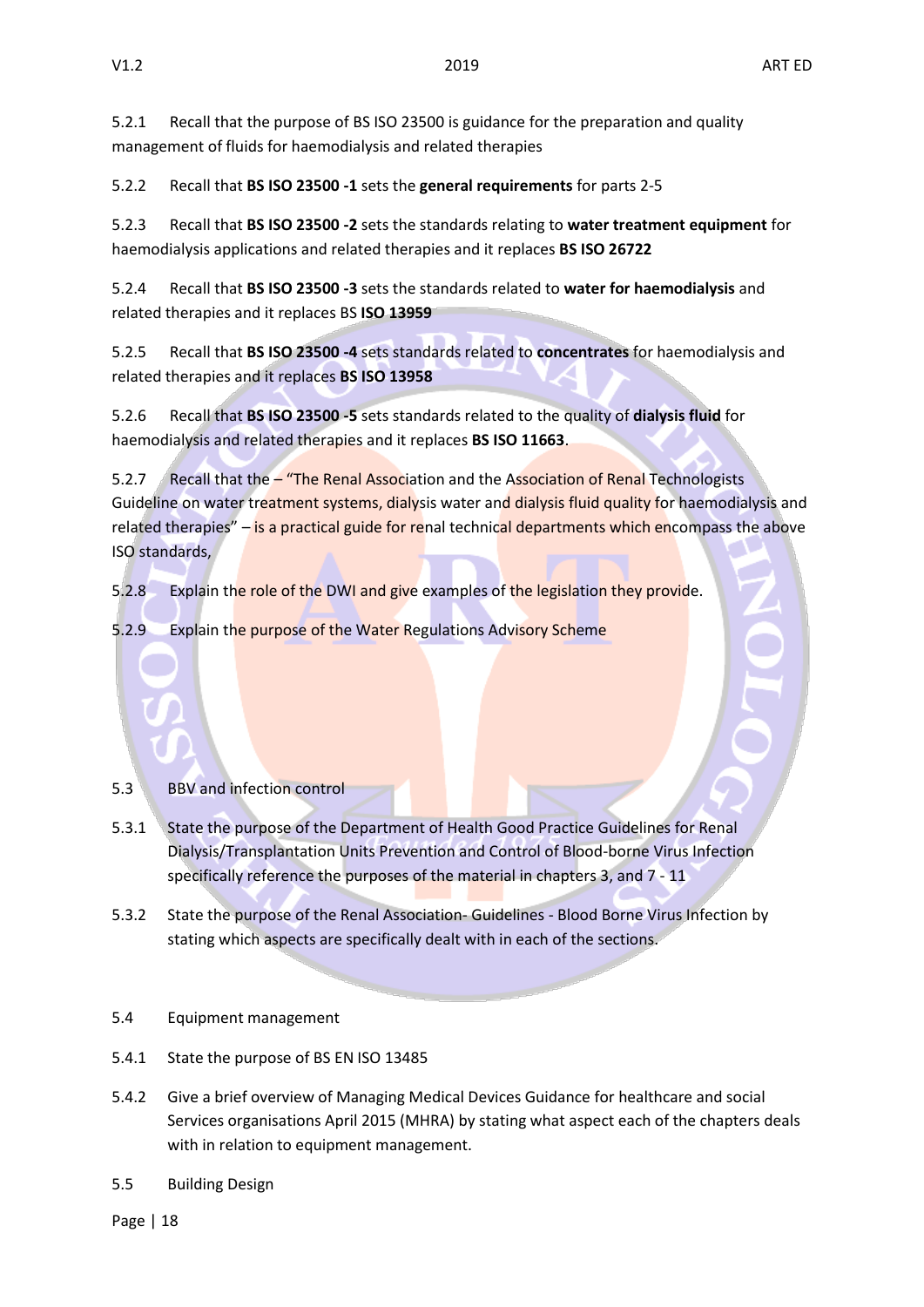State the purpose of the following documents and give an overview by stating some specific aspects they deal with

- 5.5.1 Health Building Note 07-01
- 5.5.2 Health Building Note 07-02



- 6.1 Recall that The Electricity at Work Regulations Act 1989 is the legal enforcement document for the implementation of electrical safety measures within the work environment.
- 6.2 Recall that following regulations and standards such as IEC 60601-1 and BS7671 provide assurance of compliance with the legal requirements of The Electricity at work Act.
- 6.3 Recall that The Electricity at Work Regulations Act stipulates the requirement that electrical equipment is "electrically maintained" but does not stipulate any specific guidance on how this is achieved.
- 6.4 Recall that the HSE produce guidance notes for implementing effective electrical maintenance programmes on general electrical equipment.
- 6.5 State the different classifications of electrical equipment along with their symbols and explain the differences between these classifications.
- 6.6 Explain the difference between the purposes of the testing defined in IEC 60601-1 and IEC 62353.
- 6.7 Explain why more comprehensive testing is required after some repairs and give an example of a post repair procedure.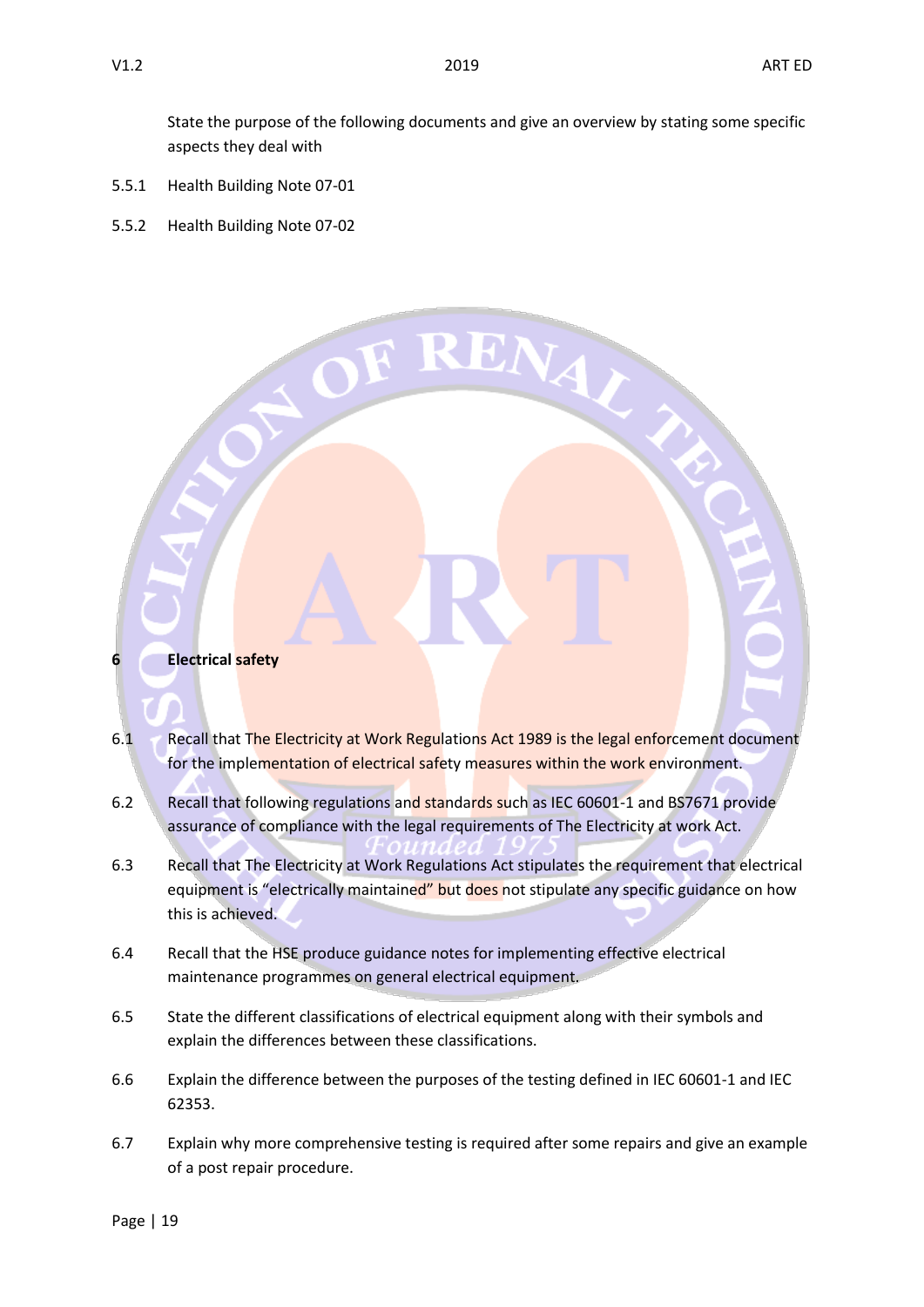- 6.8 State the basic purpose of an insulation resistance test. State the test conditions required and the pass criteria.
- 6.9 Explain in relation to 6.5 situations where the test conditions specified in 6.6 may need to be revised
- 6.10 State the basic purpose of an Earth continuity test. State the test conditions and the pass criteria.
- 6.11 Explain in relation to 6.5 situations where the test conditions specified in 6.8 may need to be revised.
- 6.12 Leakage currents
	- i) Explain how leakage currents occur in electrical equipment.
	- ii) Explain the role of the earth lead in safely conducting these currents to Earth.
	- iii) Explain the importance of the single fault condition Earth Leakage test
	- iv) Explain the additional risks of leakage currents with patient applied parts.
	- v) Explain the risk of leakage currents from general electrical equipment within the "patient area" and the purpose of equipotential bonding points.

# **7 Professional standards**

- **Aim:** To ensure that the technician develops the professional standards required of the post of Renal Technologist.
- 7.1 Recall basic infection control policy requirements that apply to you in the areas that you work
- 7.2 Provide a witness statement from an authorised person to show adherence to these policies
- 7.3 Recall the dress code for your job role.
- 7.4 Provide a witness statement from an authorised person to show adherence to this dress code.
- 7.5 Provide a witness statement from an authorised person to acknowledge that you have demonstrated an appropriate level of professionalism in your communication with staff and patients.
- 7.6 Recall the protocols for visiting other departments within your hospital.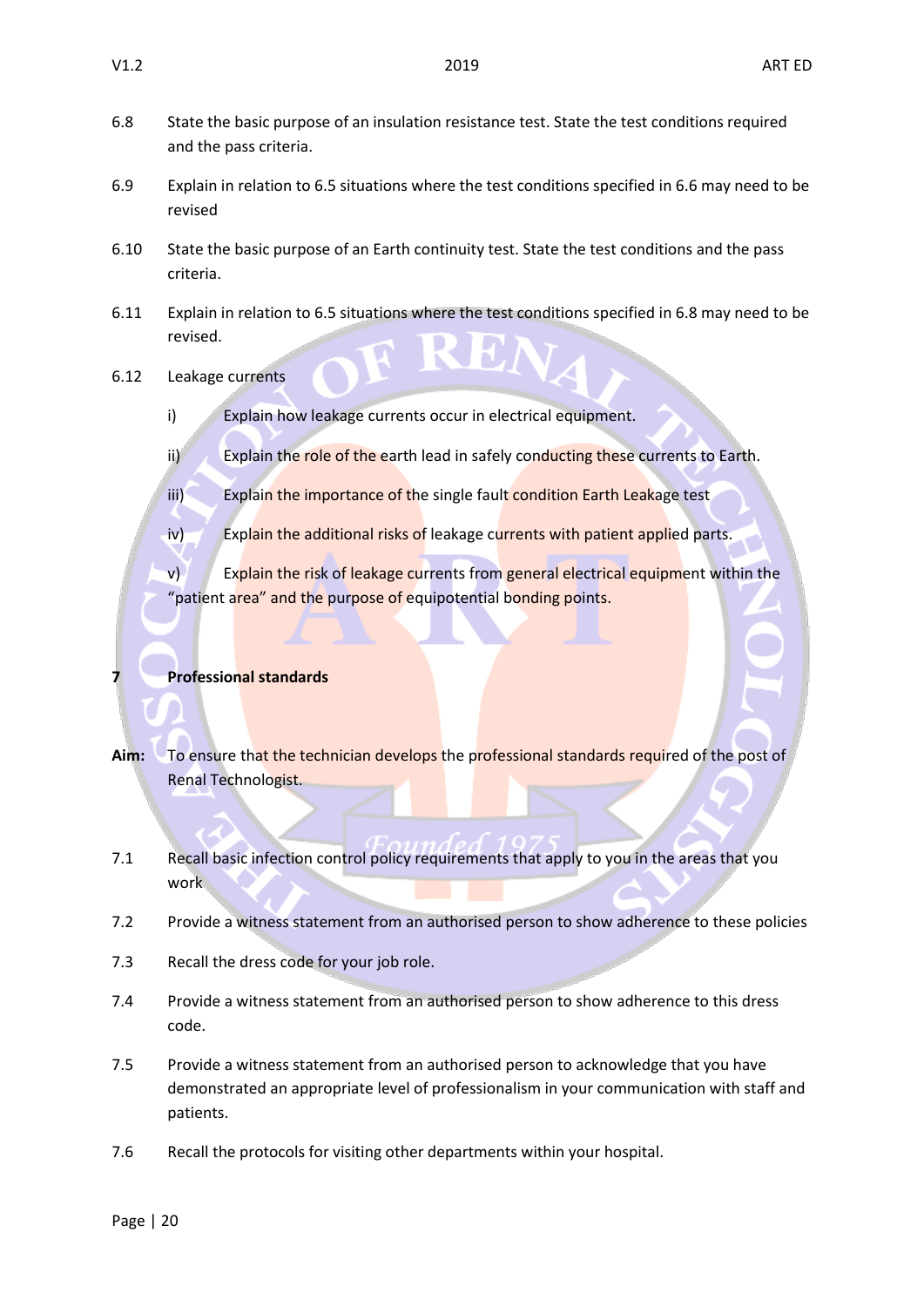- 7.7 Provide a witness statement from an authorised person to show adherence to these protocols.
- 7.8 Provide a witness statement from an authorised person to show that you maintain your tools and test equipment in good condition.
- 7.9 Describe the requirements for planning and prioritising your workload. (Prioritising may require discussion with you line manager).
- 7.10 Provide a witness statement to acknowledge that you have demonstrated effective planning in your work and in particular when you are planning to carry our work offsite.

**8 Units of measurement**

Aim: To develop familiarity with the units of measurement used to quantify properties within the field of renal technology.

# Founded 1975

# **8.1 Water Hardness**

- 8.1.1 Recall that the total water hardness is the sum of the molar concentrations of Ca2+ and Mg2+ in mol/L or mmol/L
- 8.1.2 Recall that water hardness is not commonly expressed as a molar concentration and that there are a variety of units that are more commonly used.
- 8.1.3 Recall that a unit of hardness of 1ppm is defined as 1 mg of CaCO<sub>3</sub> per Litre of water (CaCO3 (calcium carbonate)
- 8.1.4 Recall that one Grain per Gallon (**gpg**) is defined as **1 grain** (64.8 mg) **of CaCO<sup>3</sup> per U.S. gallon** (3.79 litres) of water (**1 gpg = 17.118 ppm**).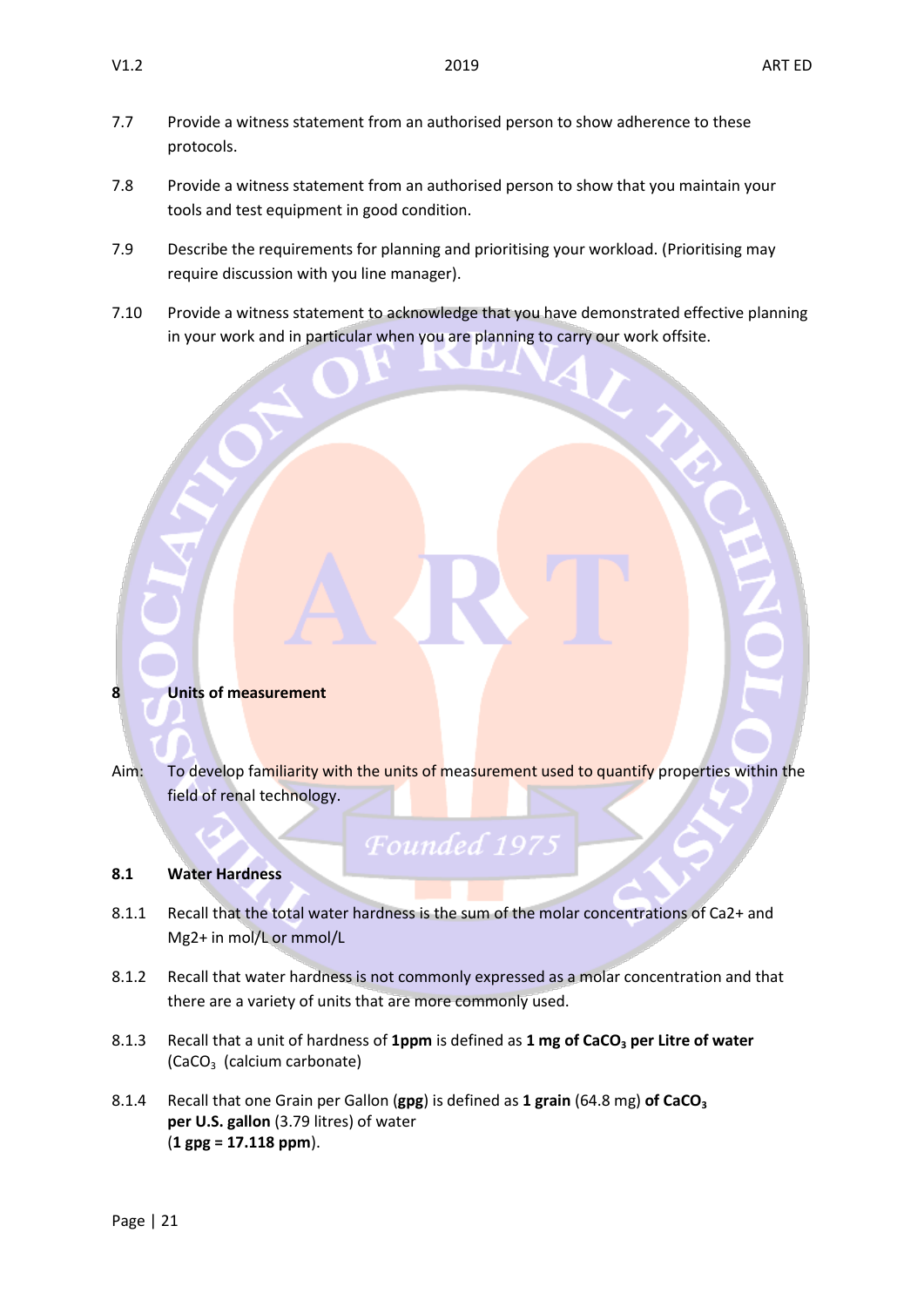- 
- 8.1.5 i) Recall that one Clark degree (**°Clark**) is defined as **1 grain** (64.8 mg) **of (CaCO3) per Imperial gallon** (4.55 litres) of water (**1 °Clark = 14.254 ppm**)
	- ii) Recall that Clark Degrees are also known as English Degrees (°e or e)
- 8.1.6 Recall that one French Degree (°fH or °f) is defined as **1 part per 10<sup>5</sup> of CaCO<sup>3</sup>** This is equal to **10 mg of CaCO<sup>3</sup> per Litre** (**1°fH = 10 ppm**)
- 8.1.7 i) Recall that one degree of General Hardness (**dGH**) is defined as **1 part per 10<sup>5</sup> of CaO** (Calcium Oxide). This is equal to **10 mg of CaO per Litre of water** (**1 dGH = 17.848 ppm**).
	- ii) Recall that degrees of General Hardness are also known to as German Degrees **(°dH**)

8.2 Produce a conversion table for converting between the following units using the appropriate symbols

- 8.2.1 Grains per Gallon
- 8.2.2 Clark Degree/English Degree
- 8.2.3 French Degree
- 8.2.4 German Degrees

# **8.3 Compounds in solution**

- 8.3.1 Recall that compounds in solution are often referred to as either electrolytes or nonelectrolytes.
- 8.3.2 Recall that electrolytes are substances which break down into ions in a solution (e.g. NaCL ) and non-electrolytes do not (e.g. dextrose, urea).
- 8.3.3 Recall that 1 Mole (mol) of a substance is equal to 6.023 x 1023 of molecules (Avogadro's number)
- 8.3.4 Recall that the molecular weight of a substance is the weight in grams of 1 mol of the substance
- 8.3.5 Recall Valence as the amount of charge carried by an ion
- 8.3.6 Recall that many important substances in the body are measured in "milli-equivalents (mEq)"
- 8.3.7 Recall that an "equivalent" is the number of moles of a substance that has a total valence equal to that of 1 mole of hydrogen ions.

Page | 22